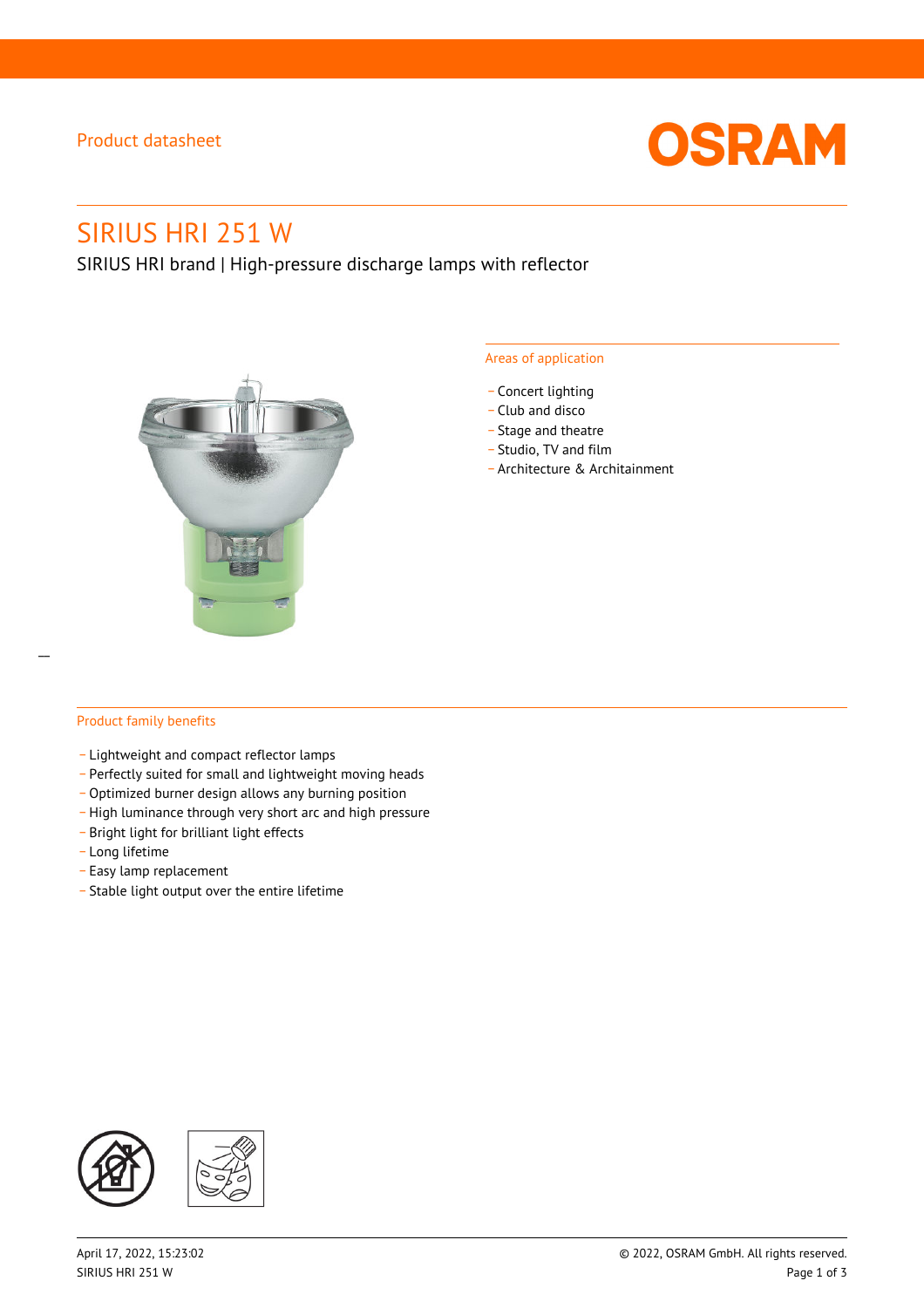## Product datasheet

### Technical data

### **Electrical data**

| Nominal wattage        | 250.00 W |
|------------------------|----------|
| <b>Nominal current</b> | 3.5 A    |
| Nominal voltage        | 72.0 V   |

#### **Photometrical data**

| <b>Nominal luminous flux</b> | 12000 lm |
|------------------------------|----------|
| Color temperature            | 8000 K   |
| Color rendering index Ra     | 77       |

### **Dimensions & weight**

| <b>Diameter</b> | 51.0 mm   |
|-----------------|-----------|
| Length          | $61.0$ mm |

### **Lifespan**

| Lifespan |
|----------|

**Lifespan** 3000 h

### **Environmental information**

| Information according Art. 33 of EU Regulation (EC) 1907/2006 (REACh) |                               |  |  |  |
|-----------------------------------------------------------------------|-------------------------------|--|--|--|
| Date of Declaration                                                   | 13-04-2022                    |  |  |  |
| <b>Primary Article Identifier</b>                                     | 4062172212458   4062172212434 |  |  |  |
| Declaration No. in SCIP database                                      | In work                       |  |  |  |